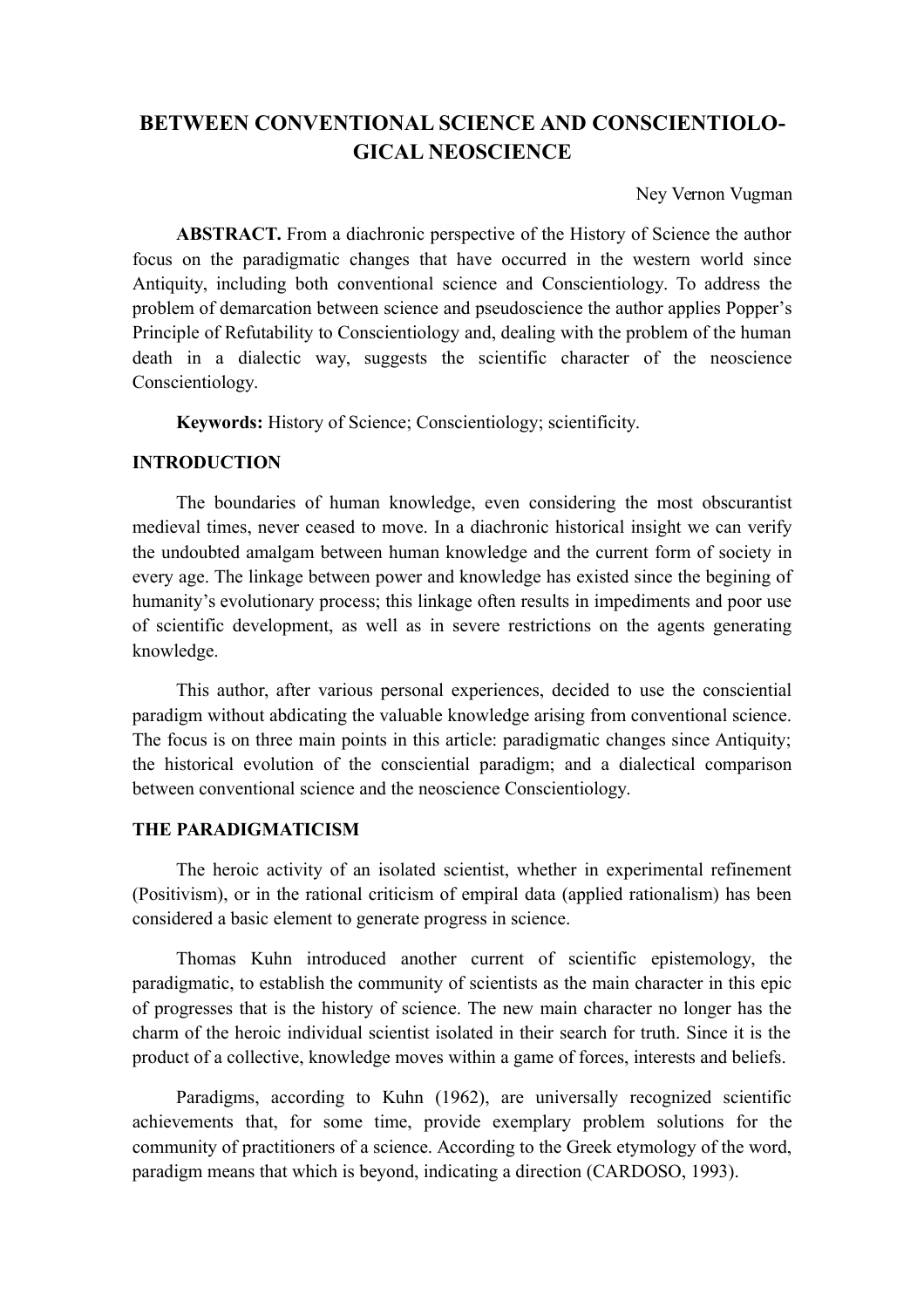Kuhn sustains that all scientific progress takes place around paradigms in a binomial consensus / dissensionaround paradigms. In the first phase, called normal science, all the scientists are aligned around a general mold of science, a kind of puzzle, a practice with clear rules and defined solutions, the aim of which is not to search the unknown, but to organize the whole universe into the form of what is known. This would be his understanding of a paradigm. On the other hand, according to Leal (2005), the revolutionary movement is inaugurated in the dissent, in crossing the known to the unknown and in all disarrangement of the game's rules. This anomic period follows the search for new epistemological foundations, as well as new interpretations for the paradigm in crisis. Through an imminent overcoming, new models are launched, until the community realigns around one of them. Interestingly, two paradigms can coexist for some time with the prevalence of one or another coming some time later, or they may interact in a healthy coexistence heading toward a third paradigm in a kind of dialectic synthesis.

### **PARADIGMATIC EVOLUTION FROM GREEK MYTHOLOGY TO CONTEMPORARY PHYSICS**

One of the most revolutionary periods of the history of Western civilization lies between the VI and IV centuries BCE when there was a paradigm shift from mythical thinking to philosophical thinking in the region called Asia Minor, on the shores of the Eastern Mediterranean.

Mythical thinking established an order that did not even dream of comparing its contents with another supposed "world view". It was a collective system of beliefs that manifestes itself in practice, in conduct, in sentiments and in words, in an absolute manner that was incompatible with any other way of thinking (Ribeiro, 2004).

In the late sixth century BCE came the flowering of colonies located on the islands and along the coasts of Asia Minor, catalyzed by successive migrations caused by Dorian invasions and the ruin of the Cretan-Mycenaean kingdom. There was the inevitable mythical encounter between different communities, making the relationship between the "same" and the "other" to become a problem, forcing the relativization of myths inherited from tradition. The myths no longer satisfied the increasing requirements in the explicitation of the how and why in the transformations of the world. It was up to the first philosophers to draft an increasingly more rational and desecrated relationship between language and reality.

Transformations of the world (becoming of the world), for the pre-Socratic philosophers, did not occur at random, but obeyed certain laws by physis (eternal nature and in constant transformation) which men were part of. They sought causal relationships in the world and no longer in supernatural entities. Zeus, Cronus, Prometheus, Pandora and other fantastic entities that, through myths, ordered reality, gave place to "natural" elements suchs as water, air, fire, earth, through which these thinkers tried to rationalize reality in its most diverse realizations. Natural science was thus initiated, in partnership with Philosophy.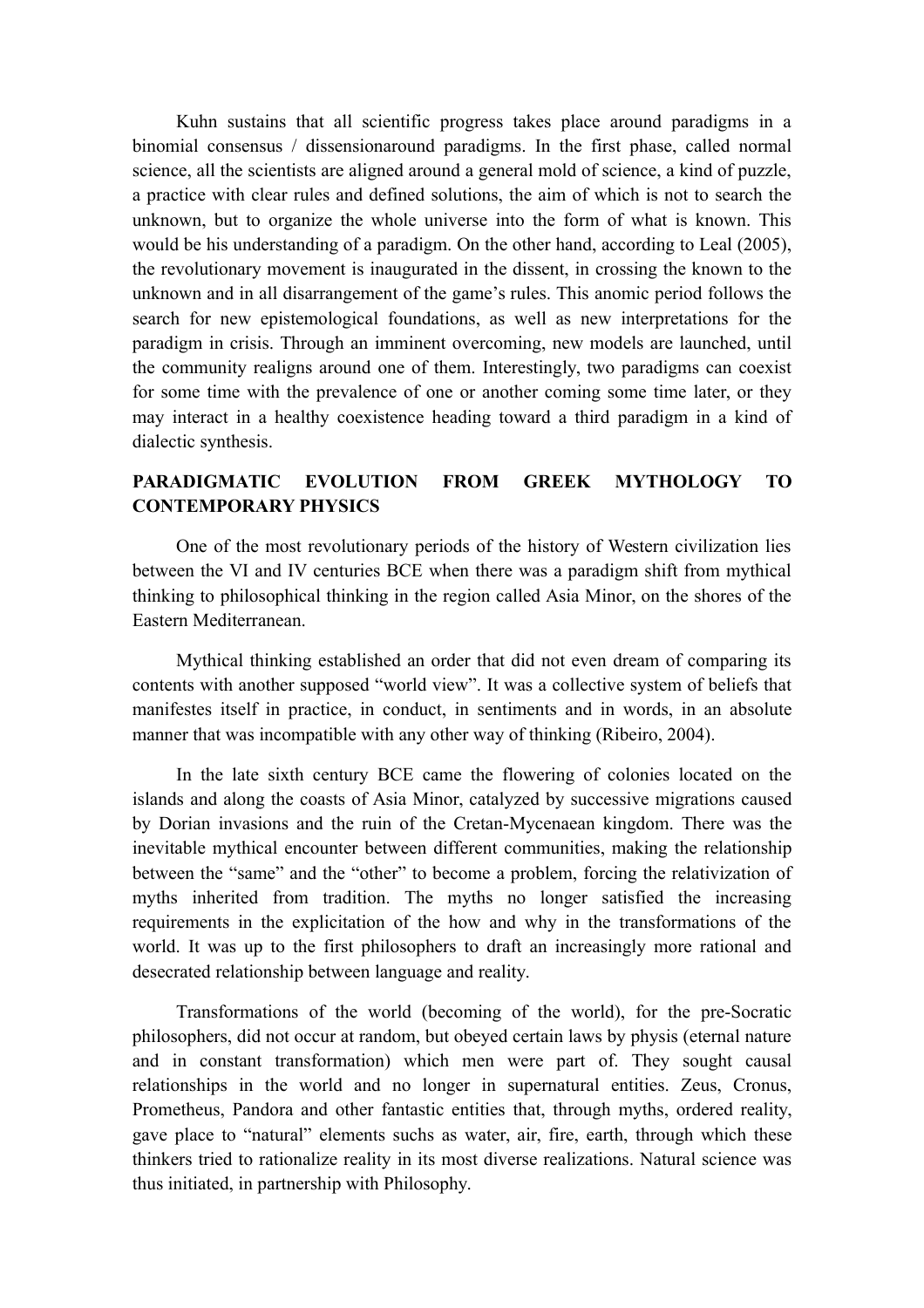The foundation of Science is attributed to Thales of Miletus  $(624 \text{ BCE} - 558$ BCE) for proposing that "water (hydor) is the principle (arqué) of all things". But only the proposition of a principle wasn't enough to form science: there had to be a refutation of the hypothesis. It was Anaximander of Miletus, a disciple of Thales, who argued: water cannot be the fundamental substance, for it is essentially moist and nothing can be its own contradiction. If Thales was correct, the opposite of moist could not exist in substances, which would contradict the observation of dry things in the world. Therefore, Thales was wrong, and so was born the critical tradition, fundamental to the advancement of science.

Hellenic science was built on the foundations consolidated by Thales and Pytagoras (571 - 496 BCE) and reached its peak in the works of Aristotle (384 – 322 BCE) with two main features: i) the universe as an ordered structure (kosmos in Greek means "order"); and ii) the conviction that this order was not that of a mechanical device but of an organism; all parts of the universe had purposes in the general scheme of things, and objects moved naturally seeking to fulfill the purposes they were designed for (they had their natural place). This movement in search of its natural place is studied in teleology.

In Physics, teleology is not appropriate and Aristotle had to impose it on the cosmos. He inherited from Plato the theological proposition in which the celestial bodies (stars and planets) are literally divine and, as such, perfect. Therefore they should move in perfectly, eternally and immutably, or in perfect circles in Plato's definition. The primary cause of all movement was God, situated outside of the cosmos. For Aristotle, all activity that occurred spontaneously was natural. Thus, the most suitable way of investigation was pure observation. Experimentation, which involves changing natural conditions to elucidate the properties of objects, was unnatural and, therefore, could not reveal the essence of things. Experimentation was not necessary to Greek science. The teleological question was *why* and not *how*.

Aristotelian science that, by banning experimentation, put Man in the center of the Universe and God as the primary cause of movement, served the interests of the dominant class of the time, in this case the Catholic Church. This Artistotelian theory, as well as the absolute command of the Church, lasted for over 20 centuries.

It was in the end of the dark Middle Ages, with the ascent of the bourgeoisie, that Galileo Galilei (1564 – 1642) arose to oppose Aristotelian theory and subsequently propose a new paradigm shift that inaugurated the Modern Age. Galileo first analyzed the problem of the movement of projectiles; while the physics of Aristotle theorized, without experimentation, that "the heavier a body is, the bigger is the speed with which it falls", Galileo, testing this theory through experimentation, proved that "objects of unequal weights fall at the same speed".

For Galileo everything was measurable. He founded Physics as we know it today, based on experimentation and formulating not absolute but relative, refutable theories. On the memorable night in which Galileo pointed his telescope to the sky, beheld the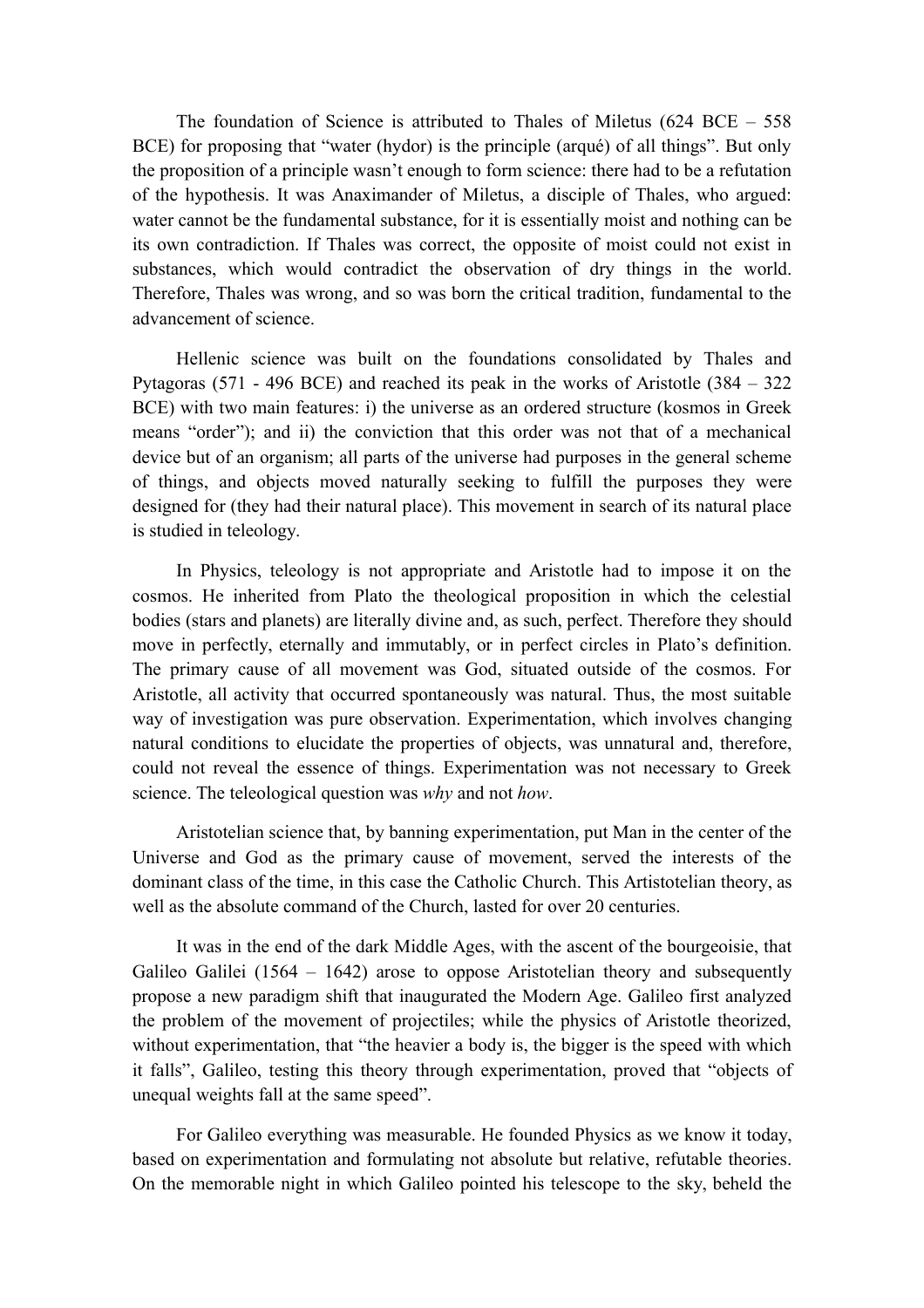grandest spectacle that until then was presented to the eyes of one man: the infinite sky lit by endless stars, suspended in the immensity of darkness. Where hitherto their eyes had only seen diffuse whitish vapors, their powerful lenses exposed to him a swathe of stars from the Milky Way. He found that the Milky Way is made up of a huge mass of distant stars and observed the moon's mountains and seas, whose surface was until then supposedly regular. It was on this night that astronomy as a science was born. Intrepidly, Galileo dared to reaffirm the Copernican heliocentric theory: the earth does not occupy the center of the Universe. He was accused of heresy by the Inquisition and had to abjure to escape a fiery death; but, under his breath, he muttered the famous phrase that symbolizes resistance against irrational dogma "*Eppur si muove!*" (And yet it moves!). He was sentenced to house arrest and died blind in the year that Isaac Newton was born.

In a research poll run by the Royal Society of London, Newton was considered the scientist who caused the greatest impact on the history of science, even greater than Albert Einstein. In Newton's time theology was considered the queen of sciences. In fact, to get a job in the University, he had to work on theology, which Newton managed to perform with great success and productivity. From a scientific point of view, Newton is the author of *Philosophiae Naturalis Principia Mathematica*, published in 1687, which describes the law of universal gravitation and Newton's laws – the three laws of moving bodies which are the foundation of classical mechanics.

In the late XIX century scientists believed they could explain all observed phenomena; considered that, if were given the positions and initial velocities of all things it would be possible to calculate the world's configuration at any future time by Classical Physics (based on the forces and the laws of Galileo and Newton). Thermodaynamics, base of the construction of thermal machines, indispensable to the Industrial Revolution, was well established. Electromagnetism explained with success the propagation and properties of light as waves. In short, everything that was until then known could be explained within the paradigm of Classical Physics.

However, at this time experimental results began to appear to which Classical Physics offered no explanation. For example, the distribution of radiation from a heated cavity (black body), the photoelectric effect, and electron diffraction.

Explanations began arriving in the early  $20<sup>th</sup>$  century: to reach the formula that explains the distribution of radiation emitted by a black body, Max Planck (Nobel Prize 1918) had to postulate that radiation was quantized in energy packets, photons, big news at the time. His postulate was considered a "desperate act" that appeared devoid of common sense. To explain the emission of electrons by a metal surface exposed to light (photoelectric effect), Albert Einstein (Nobel Prize 1925) took the photonic postulate of Plack and concluded that light behaves as waves and as particles: they propagate as waves, but exchanges energy as particles, in a wave-particle duality. To understand the diffraction of particles (electrons) over a crystalline network, a property typical of waves, Louis de Broglie (Nobel Prize 1929), in his doctoral thesis, inspired by the work of Einstein, postulated that the dual behavior (wave-particle) also behaves like matter.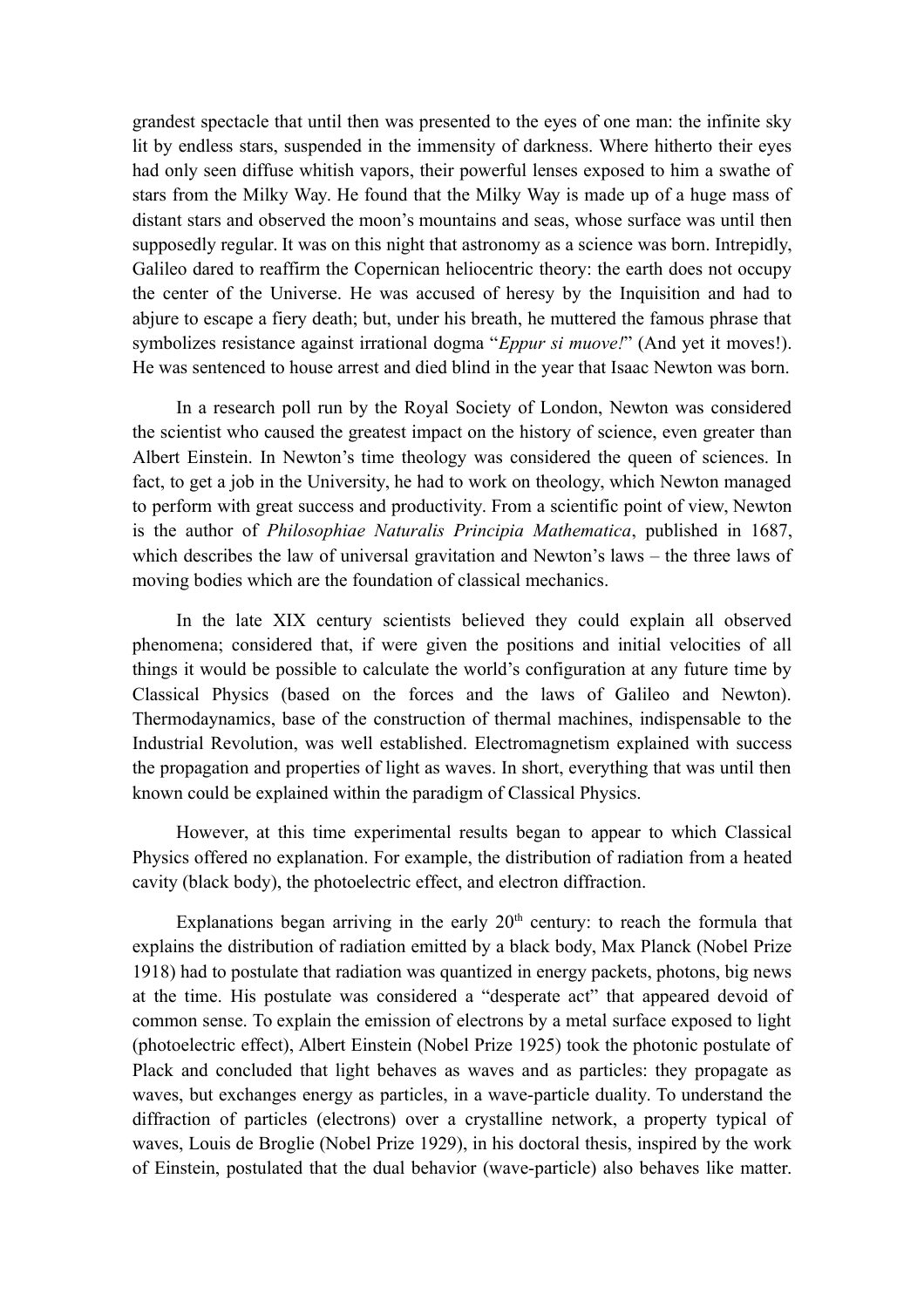So, not only can the electromagnetic waves behave as particles, but also the particles have a undulatory nature. This founded the Undulating Mechanics, the basis of Quantum Physics and has been proposed as the quantum paradigm.

But how to describe with waves, which are not localized, a particle that occupies a well defined place in space? The answer was given by Werner Heisenberg (Nobel Prize 1932): it is necessary to add several distinct waves so that it is possible to describe something as localized as a particle. The more waves we use, the better defined the particle's position will be, having, however, with a loss of information regarding the particle's velocity. Indeed, the Uncertainty Principle, enunciated by Heisenberg, says that the product of uncertainty in determining the position by the uncertainty in determining the velocity of a particle is constant; is one increases the other must decrease. So, why can we simultaneously measure, with extreme precision, the position and velocity of objects that surround us in the world we observe? A simple calculation using the mathematical expression of the Uncertainty Principle shows that uncertainty is only relevant to very small particles, in the scale of atoms and molecules, and it loses its sense in our macroscopic world.

We begin to perceive differences between Classical Physics (macroscopic) and Quantum Physics (microscopic) and to identify its domains of validity. In terms of equations of movement, while Newton's laws (including the famous relation between force, mass and acceleration) form the basis of the classic description, and has a welldefined trajectory, the motion of a non-relativistic quantum system is given by the equation proposed by Erwin Schrödinger (Nobel Prize 1933). The solution to this equation leads to a set, at times infinite, of possible solutions (system states) that have a certain probability that they will occur.

In the scope of classical physics, making a measurement on a system without changing its status is admitted as possible; for example, the light scattered by a ball, allowing us to see it, can be considered sufficiently low so as not to change its position or velocity. In quantum physics, on the other hand, measures change the state of the systems in a way that the result of the measure becomes a choice between several possibilities offered by a statistical distribution. In more technical terms, it is said that quantum systems are described by a coherent superposition of possible states, solutions to Schrödinger's equation; after the measurement, depending on the outcome of the experiment, the system is placed in one of these states.

One way of simplifying the understanding of the difference between classic systems and quantum systems is to consider the toss of a coin. From the classical point of view, before watching it, we can say that it is in an "superposition" of two states, one that corresponds to the face and one that corresponds to the crown.

If the coin is well balanced, each of these states has a 50% probability of occurring. The description in terms of a superposition represents only our ignorance about the state of the coin. From the quantum point of view we will have a coherent superposition of two possible states: prior to measuring the (now microscopic) "coin" is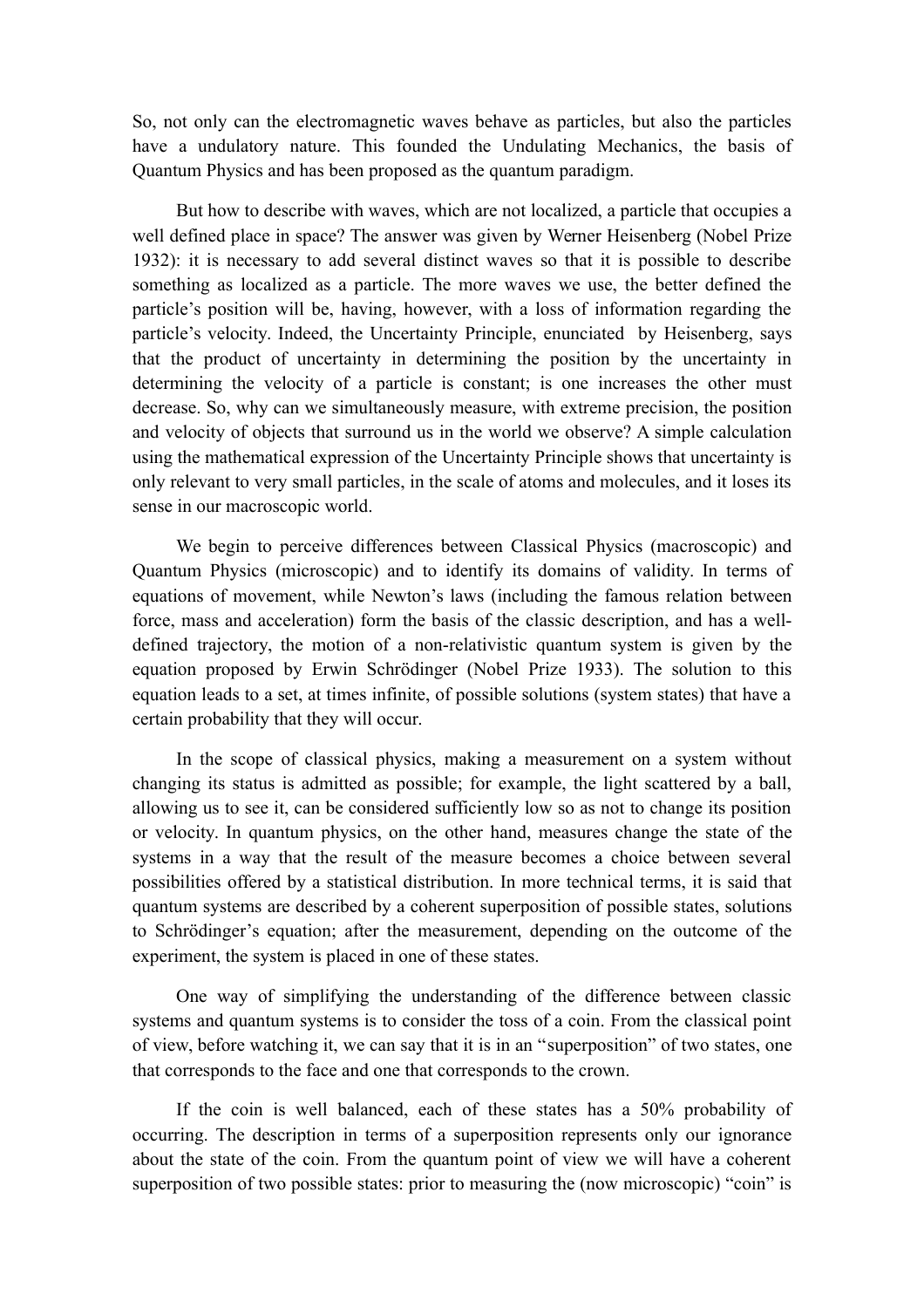simultaneously in both states. We have the system's complete information. The measurement (observation) is what puts the quantum system in one of its possible states. If we take a large number of measurements of identical coins it will be possible to access the average values of quantities. In other words, the shocking difference is that for a classical coin, before observation, we have heads *or* tails and, for a quantum coin, after observation, we have heads *and* tails.

One of the more subtle problems of contemporary physics is the relation between the macroscopic world, described by classical physics, and the microscopic world, governed by the laws of quantum physics<sup>1</sup>. Would it be possible for a state of coherent superposition to exist in a macroscopic world? Could a stone be located in two distinct regions of space at the same time? In fact, in light of the quantum theory, it was difficult to understand why states such as these do not frequently occur to macroscopic objects. In a letter to the physicist Max Born in 1954, Einstein considered "the lack of classical level of states allowed by quantum mechanics" a fundamental problem, i.e. the coherent superposition in distinct classical states.

Answers to these questions began to emerge at the end of the 80s. Several physicists showed that the consistency of such superpositions is rapidly destroyed due to system interactions considering the rest of the Universe, due to the dissipative character (friction) of real systems. As a consequence of dissipation, the time associated with the loss of coherence of a superposition in distinct classic states is much smaller than the time associated to the loss of energy (dissipation time). An excellent article reviewing this subject was written by Zurek (1991).

To illustrate, consider a stone of mass equal to 1g that could be in *two places at the same time*, separated by a distance of 1cm. The ratio between time and coherence and the dissipation time is extremely small; to have a numerical idea, at room temperature, this stone has a coherence time  $10^{40}$  times (the number 10 followed by thirty-nine zeros!) less than the dissipation time. Therefore, the disappearance of coherence is so rapid that it is practically impossible to observe quantum effects in the macroscopic world.

Thus, the quantum paradigm did not exclude the classical paradigm. Both are valid at the same time. There are two limits of observation, from the microcosmos to the macrocosmos respectively, from objects of size, from the order of atoms and molecules, and from the object we encounter in our daily lives. Indeed it can be shown that the classical description corresponds to a limit in the quantum description to the extent that quantum numbers become very large. It is possible to say that we currently see a dialectical synthesis between both paradigms, forming what might be called a paradigm of contemporary natural science.

<sup>1</sup>For an introductory text see Luiz Davidovich, Dissemination Notebooks and Scientific Education 01/98, edited by Physics Institute of UFRJ. Part of this discussion is heavily based on this text.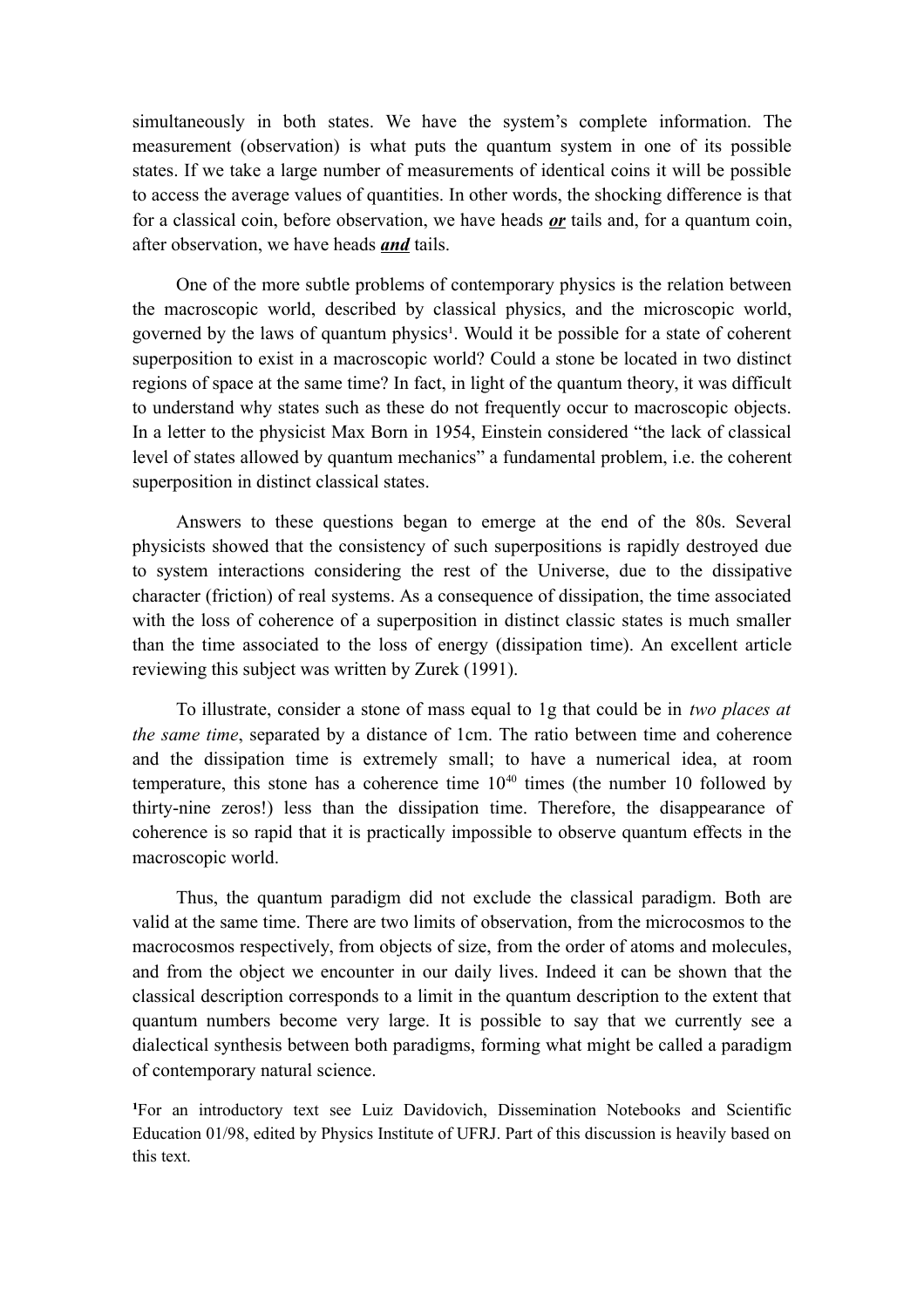#### **THE CONSCIENTIAL PARADIGM**

Conscientiology, an empirical and subjective neoscience, is the study of the consciousness using an integral, holosomatic, multidimensional, bioenergetic, selfconscious, and cosmoethical approach (VIEIRA, 1994).

The study of the consciousness is enormously complex, because the subject is the very object of research. Therefore, possible experiences in this field present a *very personal* character.

In Conscientiology, theory and method are inseparable; the method is the condition of the existence of the theory (VOLKER, 1997). In other words, for the consciousness to be able to study itself, an experimental method is required that includes the possibility of identifying one's Consciousness.

The capacity of a Consciousness to manifest itself in a real, more subtle body is called Projection of the Consciousness (Vieira, 1999). It is in the act of a lucid projection that a Consciousness can recognize its identity, its various vehicles of manifestation and its existence in various dimensions (multidimensionality). Through lucid projection a Consciousness has the possibility of accessing its multiexistential memory (holomemory). Therefore, lucid projection determines the Consciousness' identity and can be considered a pillar Conscientiology's scientific method.

The paradigm that orients Conscientiology, outlined above, is denominated the consciential paradigm. This paradigm is heavily reliant on the following propositions: the postulate of multidimensionality, the hypothesis of immortality of consciousness, multiseriality, and the existence of the holosoma formed by the consciousness' four vehicles of manifestation. The three last propositions are clearly explained by Vieira (1994). The postulate of multidimensionality, however, requires some considerations and correlations with Physics.

We know that Physics has exerted a great influence in several aspects of human society. Its contributions, as a natural science and generator of technologies, have transformed the conditions and way of life on this planet, especially over the last centuries.

The influence of Physics on human knowledge extends to philosophical and cultural thought. Considered the basis of natural science, its concepts are constantly tested, sometimes being refuted or else made more comprehensive so as to encompass new experimental observations.

Physics has a wide appeal in relation to conceptual migration (VUGMAN, 1999). Conceptual migration understands the use, especially by neosciences, of concepts previously defined in the context of another pre-established science. As sciences must be based on clear and precise concepts, defined within specific contexts, conceptual migration can be dangerous; in escaping the scientific context in which was created it must be altered with extreme caution, avoiding contamination and reduction instead of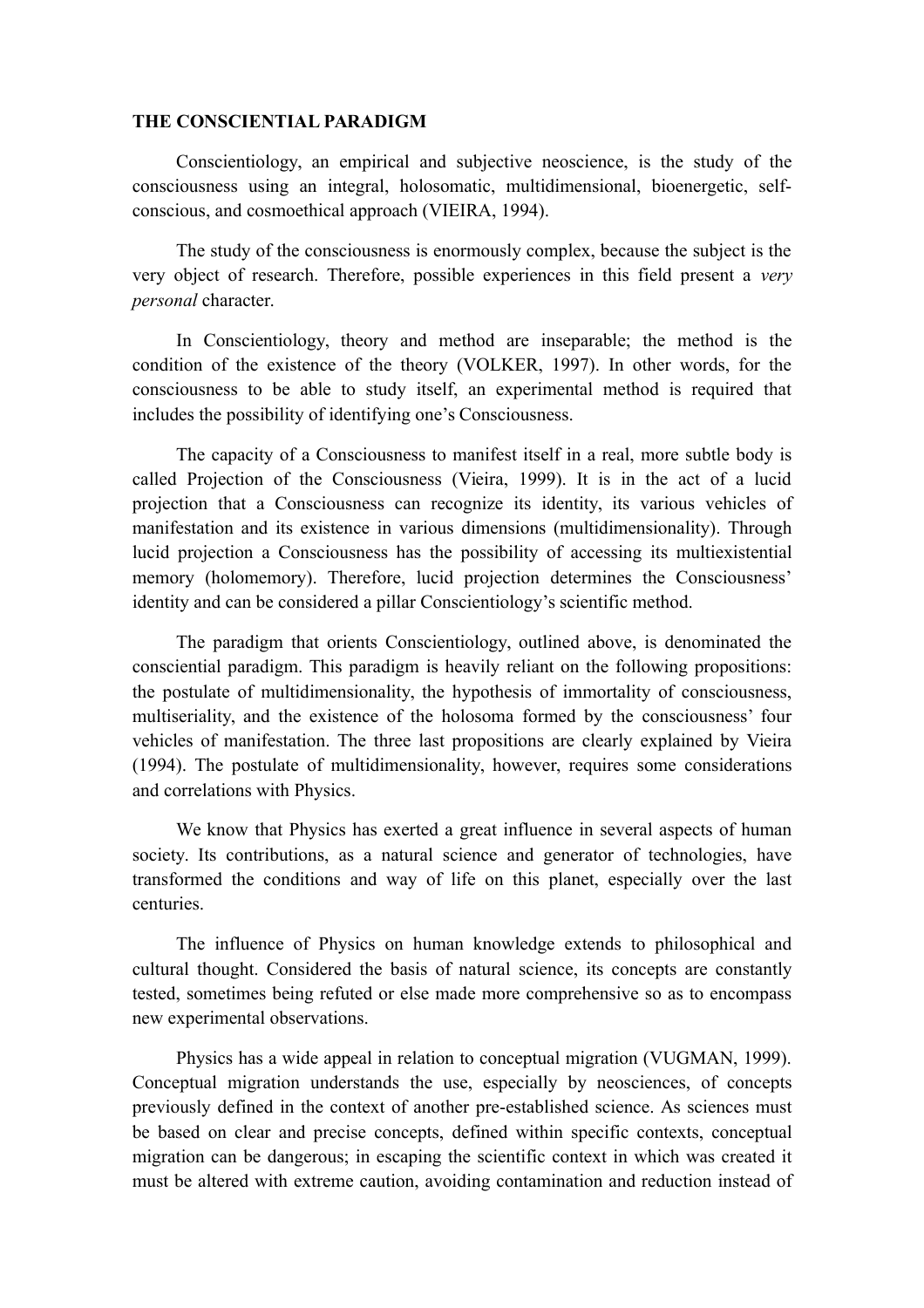helping and clarification. This care should be doubled in the case of an empiric and subjective neoscience such as Conscientiology.

From the stand point of conceptual migration, physics has been a large barn of concepts for various other sciences. For example, the concept of energy, which Classical Physics relates to the ability to perform work, but which is also associated to mass and the velocity of light through the Theory of Relativity, is one of the favorites for migration. Among other concepts that have tried to be migrated, some at great risk, we highlight concepts of frequency and resonance, as well as the generally mistaken simplistic importing of aspects from Quantum Physics.

The physical concept that we are interested in discussing at this point is the dimension. In the domain of non-relativistic Classical Physics, i.e., in the world in which we live, dimension refers to the minimum number of necessary coordinates to a unambiguous determination of a point in space. There are three spatial coordinates plus a fourth dimension, time, that parameterize the problem. When considering multidimensionality in Conscientiology the word dimension must be complemented. Therefore, we will have an intraphysical dimension, related to our physical world, as referred above with its four coordinates, and an extraphysical dimension that is absolutely not a fifth or n<sup>th</sup> dimension, but a *state of consciousness* possible to reach through lucid projections where, using our psychosomatic or mentalsomatic vehicle, we have the possibility of finding consciousnesses that are no longer encountered in intraphysicality. In this way we realize that the postulate of multidimensionality is complemented with the hypothesis of the immortality of consciousness and the existence of the holosoma. In conscious projections it is possible to access a range of consciential states depending on our existential moment and the assistantial needs. This may be states that allow interaction with more or less evolved consciousnesses; Conscientiology describes these states in terms of denser dimensions (baratroposphere) and more subtle dimensions respectively. Clearly the number of consciential dimensions is infinite, as consciential states form a continuum.

### **THE FIRST WESTERN CONSCIENTIOLOGICAL PROPOSALS**

Elements of the consciential paradigm such as the hypothesis of immortality of consciousness and multiseriality (the process of a series of existences in the intraphysical to which consciousnesses are subject) are basic themes in various multimillenary Eastern cultures. The Western culture in which we are immersed, drank Eastern philosophy through the travel of pre-Socratic philosophers to India, China and the Middle East (mainly Egypt).

### **PRIOR ANALYSIS OF THE PHILOSOPHICAL SITUATION IN ANCIENT GREECE.**

The Greek religion is an amalgam of beliefs belonging to an originating ethnicity of the Mediterranean, which persisted through successive invasions that started around 2000 BCE and culminated in the last Doric raids around 1100 BCE. The Dorians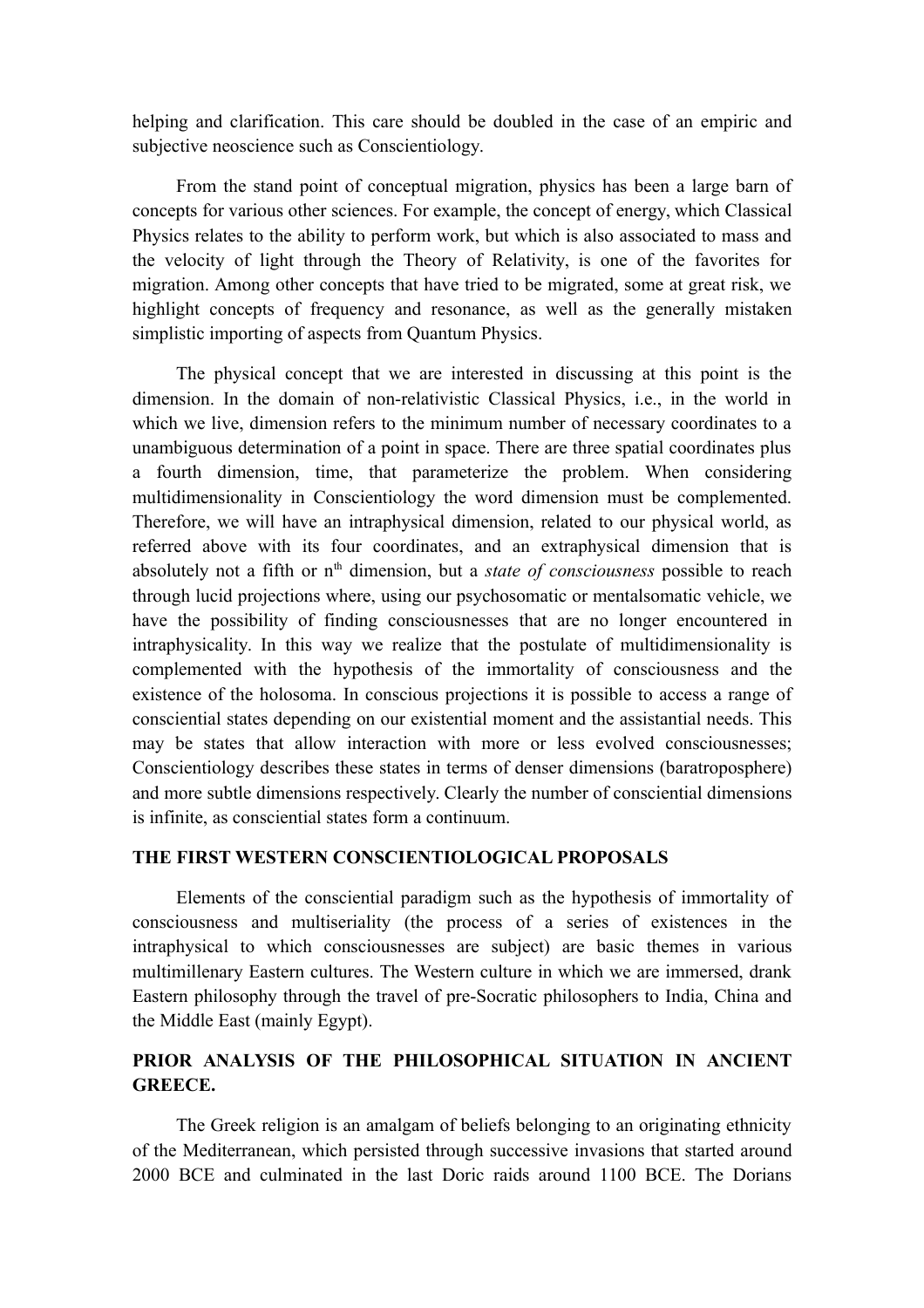brought with them a Nordic religion, aristocracy attitudes of a conquering race, as well as the capacity of clear reasoning seen as the "light of Hellas" (Hellas in Greek means Greece). The religious habits of the ancient Greeks, whatever they were, seem to be lost to us, although the society described by Homer (approximately 700 BCE) in the Illiad and the Odyssey is dominated by a practical and rational world.

We can recall a passage in the Illiad in which the gods lined up their favorite warriors and began to fight each other (MONTEIRO, 1997, p. 9). Poseidon wants to draw Apollo into battle, but Apollo answers:

> Lord of the earthquakes, it would be unwise for me to fight someone like you, for the sake of miserable mortals who are like leaves: today shining in the flame of life and eating the fruits of the earth; tomorrow they will age and die. No, let us remain on the sidelines of the fight, let them wage war on their own.

Man was considered mortal and destined to disappear, so it was not rewarding for the gods to concern themselves too much with them. Although the gods had much to do with the passionate life events of men, they would be of no use in relation to their death, since death has no meaning to gods. To be more precise, it is said that some great heroes, familiar to and favorites of the gods, were conducted to the "Elysian Plain at the ends of the earth…where life is easier for men" (Odyssey 4, 563). For the Odyssey of Homer see Lattimore (1991) in the references.

It is true that the Homeric Greeks believed in a certain continuity after death. But this was a destiny to be expected with absolute horror. The souls of the dead passed, in Hades, through an odious, weak existence, devoid of any pleasure and all capacity for effective action. When Ulysses goes to Hades to counsel Teiresias he meets the ghost of his mother and, while trying to hold her, she escapes from his arms like a shadow or a dream (Odyssey 11, 479). The spirit of the late Patroclus floated above the sleeping Achiles every night, begging for a proper burial in order to no longer disturb the living. But when Achilles reaches for his hand, Patroclus flies away laughing – just a ghost (Illiad 23, 65). For the Illiad of Homer see Lattimore (1961) in the references.

Although Achilles himself becomes a prince of the world of the Dead, he tells Ulysses "I would rather be someone's employee on Earth, in the house of a poor man, than to reign over the dead" (Odyssey 11, 489).

The Greek word for soul was *eidolon,* which means "image". The soul, and with it the existence after death, is a shadowy image of life. This is the crucial point: real life was the life of the body. The soul was only considered an unreal reflection of life.

### **IMMORTALITY AND JUSTICE IN THE GREECE OF PLATO AND CONSCIENTIOLOGICAL COSMOETHICS**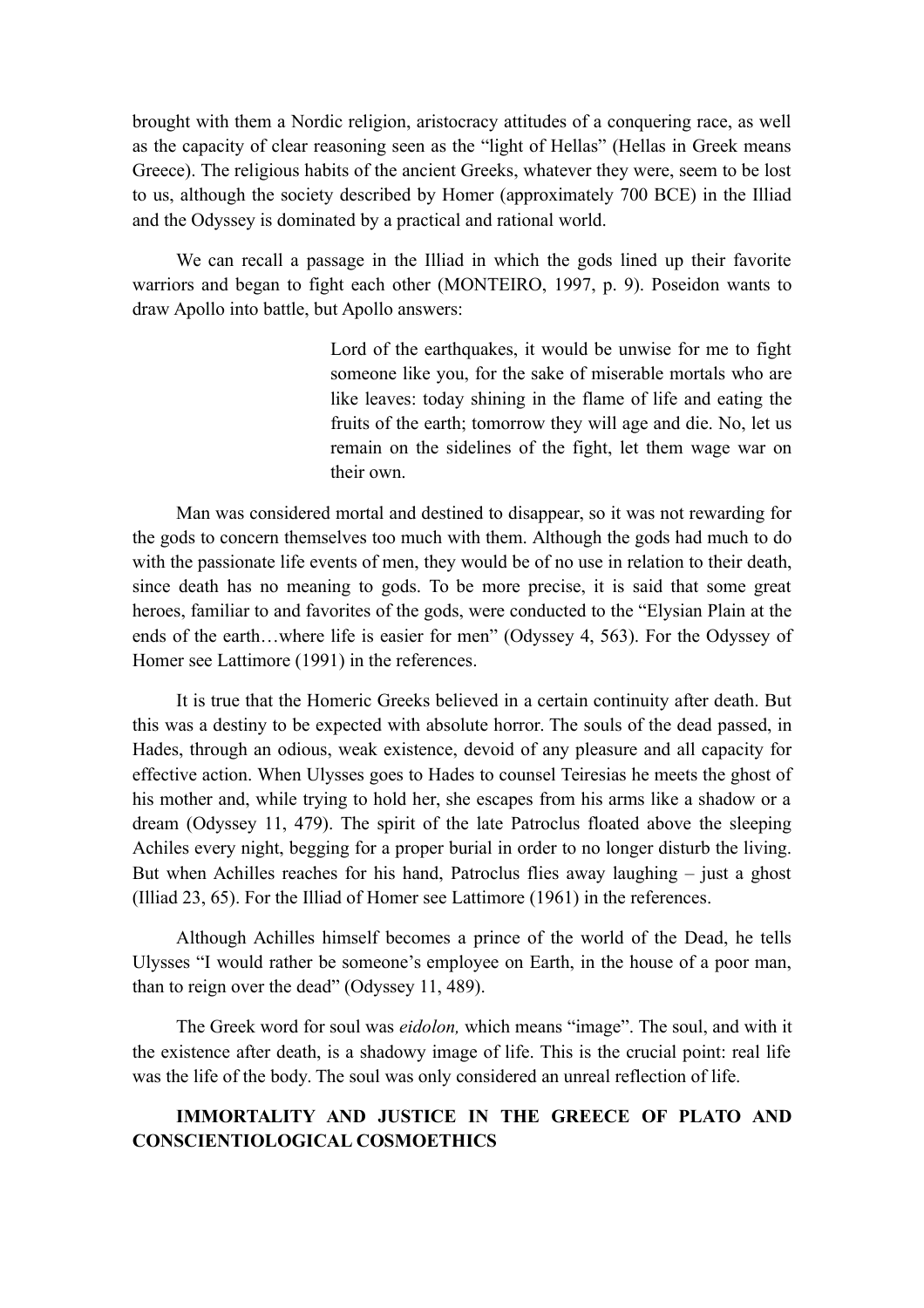Homeric society had enormous energy and impetus for growth, just as an incredible presence of mind does in relation to the psychology of human behavior. However, the moral problems affecting human life were left completely unresolved.

Let's not be fooled into thinking that men and women from the Iliad and the Odyssey felt exactly like us on issues as virtue and justice – how a man should behave in relation to his companions. Our sense of affinity towards those heroes of the past lies especially in the psychological realism with which their anger and ambitions, their loves and laments, their sense of honor and shame are conducted. We do not easily pay attention to facts like Agamemnon killed the sons of Antímaco although they begged for mercy, having cutoff their heads and arms and made their bodies roll like logs in the battlefield (Illiad 11, 146 f); or let us remeber Hector, who stripped the corpse of Patroclus and dragged it behind his war chariot until the head falloff and was devoured by Trojans dogs (Illiad 17, 125 f). Nobody thinks there may be something *wrong* with these procedures.

Wars were fought targeting women as property and as reward. Revenge on the enemy by enslaving and raping his wife was the usual procedure. Piracy was a respectable profession. Stealing another's property and getting away with the theft made people not only admirable, but virtuous (Odyssey 19, 395 f). In fact, being a virtuous man meant providing an aristocratic lineage, to have lands, livestock, house, slaves and the wealth and power to defend them. For the Greeks of that time, a poor virtuous man could not exist. Moreover, it was not possible for a man to sucessfully protect his property and lose his virtue, no matter how uncontrolled or unjust he was. There was very little sense of individual rights, and, what is more important, no way to appeal in case of an injustice.

The problem of justice and the meaning of virtue became a relevent theme in Greek life of the fifth century BCE. The life of Socrates and the dialogues of Plato, his disciple, were devoted to this topic.

One of the best answers to this ethical question can be found in the passage from a Dialogue of Plato called the Meno, translated into French by Chambry (1936, p. 365). The Meno marks the end of the first group of the Dialogues in which Plato makes Socrates ask endlessly and fruitlessly the following: is there anything that can be a virtue or truth? Can we know it?

The answer found by Plato in *Meno* marked the beggning of the separation between mind and body that has characterized Western philosophical thought since. In the *Meno*, Socrates engages in a heated discussion with Meno, a young and wealthy aristocrat, as to wether virtue can be taught. Socrates says that *he does not even know what virtue is*. Meno shakes his hands and say: *but how can you search for something if you don't even know what it is*? Previous dialogues usually stop at this point, with sophistic statements that it is impossible to start researching a vague idea, and Socrates insisting that it is preferable to continue to seek an answer. But, here, something completely new happens in the Dialogues. Socrates replies that thinks he has a better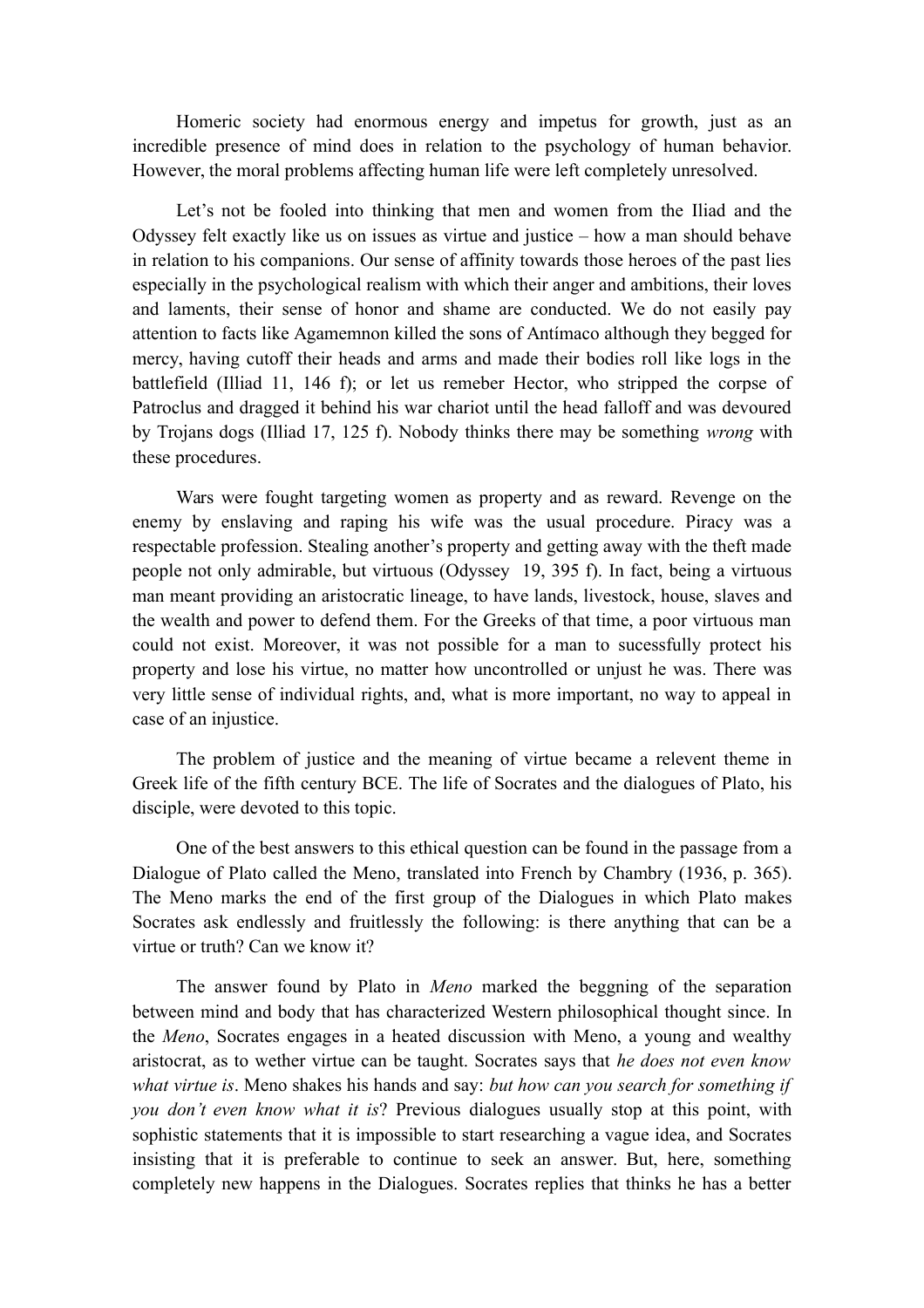answer to the question of how virtue can be found, "*from men and women who understand the truths of religion*" (here understand "the truths of religion" is, simply, to accept virtues as something that cannot be explained, but can be intuitively conceived). Socrates explains whatever he means to say with that in a passage that is the key for the philosophy of Plato since then:

Meno: What did they say?

Socrates: They spoke of a glorious truth, as I conceive.

Meno: What was it? and who were they?

Socrates: Some of them were priests and priestesses, who had studied how they might be able to give a reason of their profession: there, have been poets also, who spoke of these things by inspiration, like Pindar, and many others who were inspired. And they say-mark, now, and see whether their words are true-they say that the soul of man is immortal, and at one time has an end, which is termed dying, and at another time is born again, but is never destroyed. And the moral is, that a man ought to live always in perfect holiness. "For in the ninth year Persephone sends the souls of those from whom she has received the penalty of ancient crime back again from beneath into the light of the sun above, and these are they who become noble kings and mighty men and great in wisdom and are called saintly heroes in after ages." The soul, then, as being immortal, and having been born again many times, rand having seen all things that exist, whether in this world or in the world below, has knowledge of them all; and it is no wonder that she should be able to call to remembrance all that she ever knew about virtue, and about everything; for as all nature is akin, and the soul has learned all things; there is no difficulty in her eliciting or as men say *learning*, out of a single recollection -all the rest, if a man is strenuous and does not faint; for all enquiry and all learning is but recollection.

Plato proposed a new theory of knowledge which has a more accurate basis than the sophistic dilemmas, that impeded the progress of the epistemological discussion. We know, Plato says, because we remember that we already knew, that we have learned before our birth, when for several incarnations the disembodied soul can learn about all that there is. The soul is separate from corporal incarnations.

In modern Conscientiology justice and virtue are also conected to immortality and to the resoma (reincarnation) of the consciousness (platonic soul). However, it expands ethics to encompass multidimensional virtuous behavior. Behavior in "other worlds"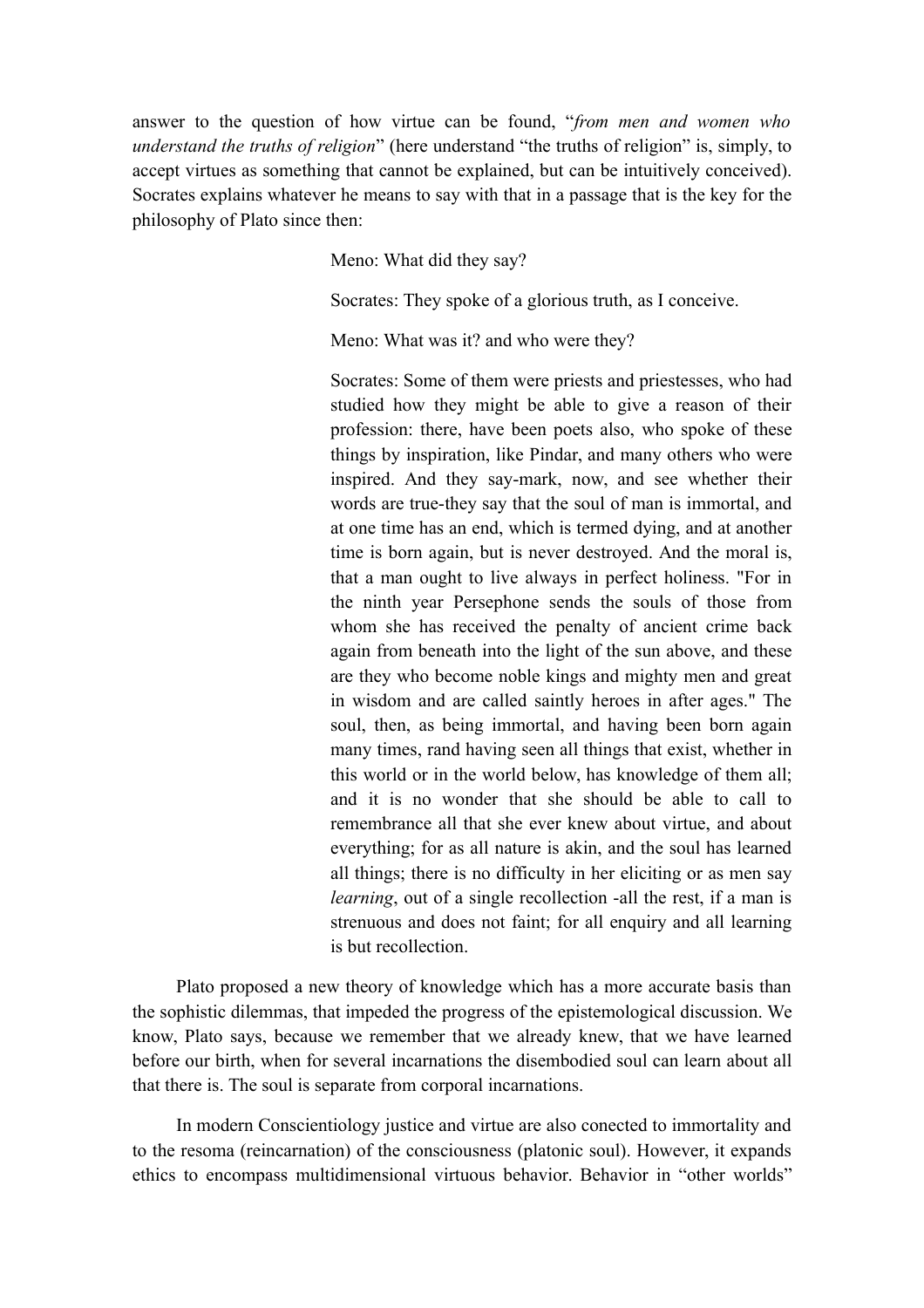was not a platonic concern. But to conceive the existence of multidimensionality, recognizing that the intraphysical dimension is only a possibility, it becomes essential to transcend ethics for a greater ethics, cosmoethics. Cosmoethics reflects the existence of "leading edge relative truths", a concept associated with the possibility of change in knowledge acquired through personal experimentation of multidimensional experiences; captured in the motto "may what happens be the best for everyone", conscins (intraphysical consciousnesses) and conscexes (extraphysical consciousnesses), all inhabitants of this Universe. The problem that Cosmoethics brings to a head is that, due to the intraphyisical restriction, we do not have the lucidity to know exactly what is the best for everyone.

### **THE ORPHIC VISION AND PROJECTION OF THE CONSCIOUSNESS**

The priests and priestesses of whom Plato speaks in Meno, whose interest concerns the immortality of the sould, and whose doctrine helped Plato develop an idealistic solution to the problem of knowledge, are the Orphics, who suddenly appeared in the body of Greek literature at the end of the sixth century or at the begining of the fifth century BCE. There is a memorable statement that contradicts the Homeric view of the soul as a reflection of the shadow (made of shadows) of true life in the body:

> "The body of every man is subjected to the powerful death, but there remains a living image of a living man; this picture alone comes from the gods. She sleeps when the senses are active, but for those who sleep in many dreams it reveals a reward of joy or sorrow."

The Greek word for soul, in this passage, is still image (eidolon), but the image of the soul is no longer seen as a ghost wandering the fields of Hades. Rather, it is completely alive, in fact the only truely living part of the person, because the soul comes from the gods, it is divine and can not die, while the body suffers the fate of all corporeal things and will pass with time.

Moreover, the soul sleeps while the body is active and awake, but, when men sleep, the soul awakens and in the dreams of men indicates the truth about his life to him and if he is inclined to a good or bad end. Here there is a direct relation to an experimental technique from Conscientiology, the conscious projection. According to modern Projectiology, it is possible for the consciousness to lucidly project through an action of the will, with the help of several techniques, aiming for self and heterocognition, as well as interassistantiality (realization of cosmoethical tasks). It is no longer necessary to sleep in order to project, instead the contrary, lucidity and the possibility of a state of continuous consciousness are sought, where contact with multidimensionality alternates with the experience of intraphysicality (waking life).

## **PLATO'S EPISTEMOLOGY AND THE EPISTEMOLOGY IN CONSCIENTIOLOGY**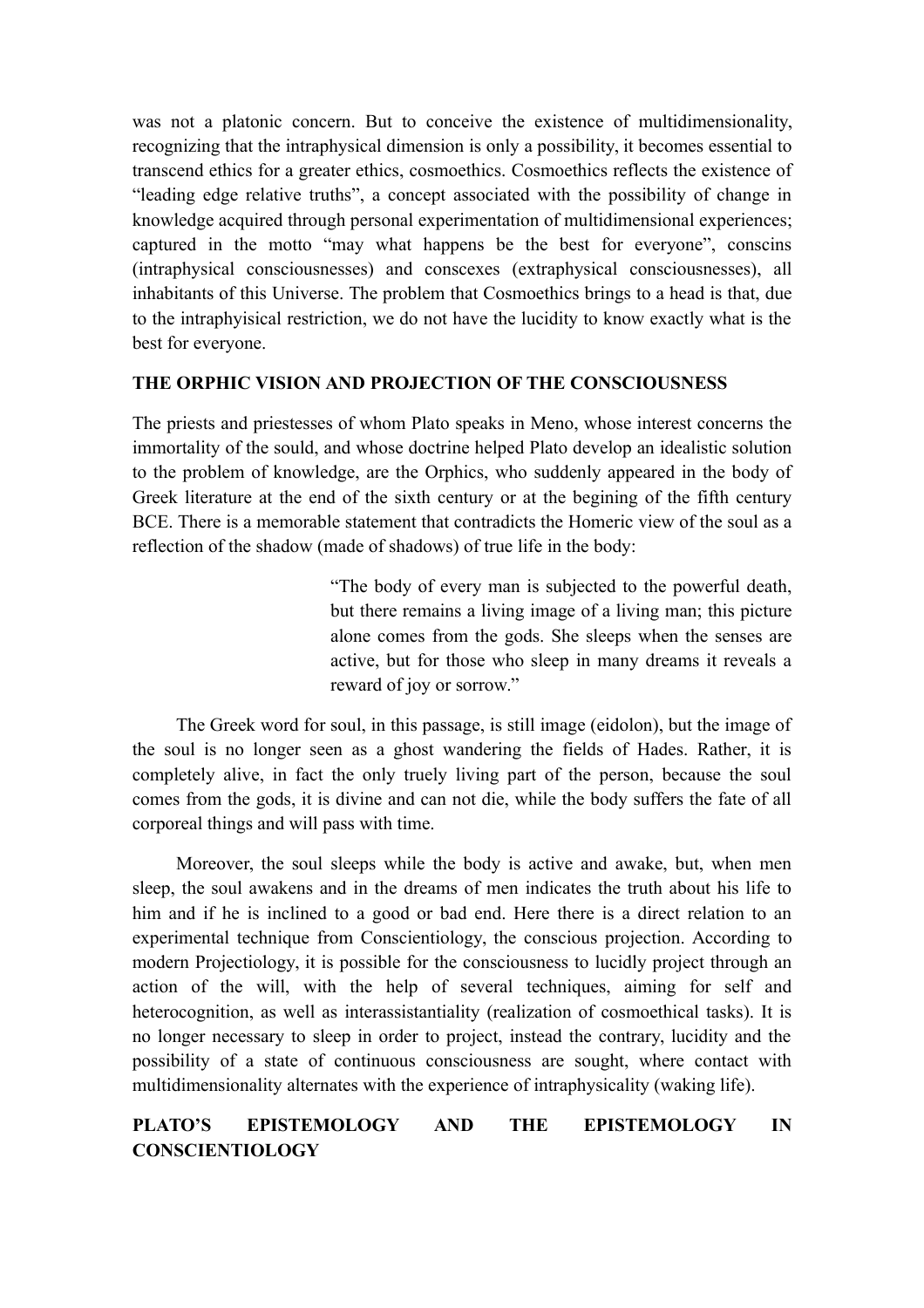Let us remember that Epistemology is the branch of philosophy that focuses on the nature of knowledge and seeks to determine the limits of human understanding. Central themes of Epistemology include how knowledge is produced and how it should be validated and tested.

It was the new doctrine of immortality, the notion of "the image of living man", the soul, which could survive an "all-powerful death" of the body, as well as the fact that "it spends the rest of the time with God" that inspired the theory of knowledge of Plato as reminiscence in *Meno*. To validate his theory, Plato based it on a religious doctrine that accepted without questioning: there is an essential difference between body and soul. What is real and true is known by the mind.

Platonic learning is not based in conclusions that can be taken as a result of interaction with an external object. It is a process of remembrance of internal truths. The *reminiscence theory* rests on a non-empirical basis and an absolute standard, always present in the mind, which serves as a reference point for the phenomenological experience. The reminiscence theory of Plato led directly to his doctrine of forms and the idea of good. At the same time, the reminiscence theory satisfied Plato because it is based on an immortality doctrine which, in turn, meets the moral problem of retributive justice. Otherwise Plato would not have chosen such a solution. This is the main point. "*This way*", he says in the Meno passage described above, "*man must live all his days as fair and honest as possible*."

Epistemology in Conscientiology, while recognizing learning by "reminiscences", through access to the holomemory mainly obtained through lucid projection, does not consider the learning process of a consciousness as complete. Rather, one of the evolutionary goals is knowledge itself, ever being acquired, in whatever dimension the consciousness is. Self-research is the base of Conscientiology.

In fact, existential seriality can be seen as an epistemological process. One returns to Earth, this large hospital-school planet, also to "relearn" (in the broad sense of the word) through life in this dimension, to be more evolved and cosmoethically better.

### **THE AUTHORITY PRINCIPLE, THE REFUTABILITY PRINCIPLE AND THE DISBELIEF PRINCIPLE**

Paradigms present associated philosophical principles. The principles delimit the way of thinking of the community that embraces them and more clearly exposes the bias of their behavior towards their understanding of what Science is (as an organization of knowledge).

#### **The authority principle: from scholasticism to the present times**

A second period in medieval thought began from the XII century. During this period the Roman Church dominated Europe, anointed and crowned kings, organized Crusades to the Holy Land and created, around cathedrals, the first universities or schools. Having been taught in schools, medieval Philosophy is also known by the name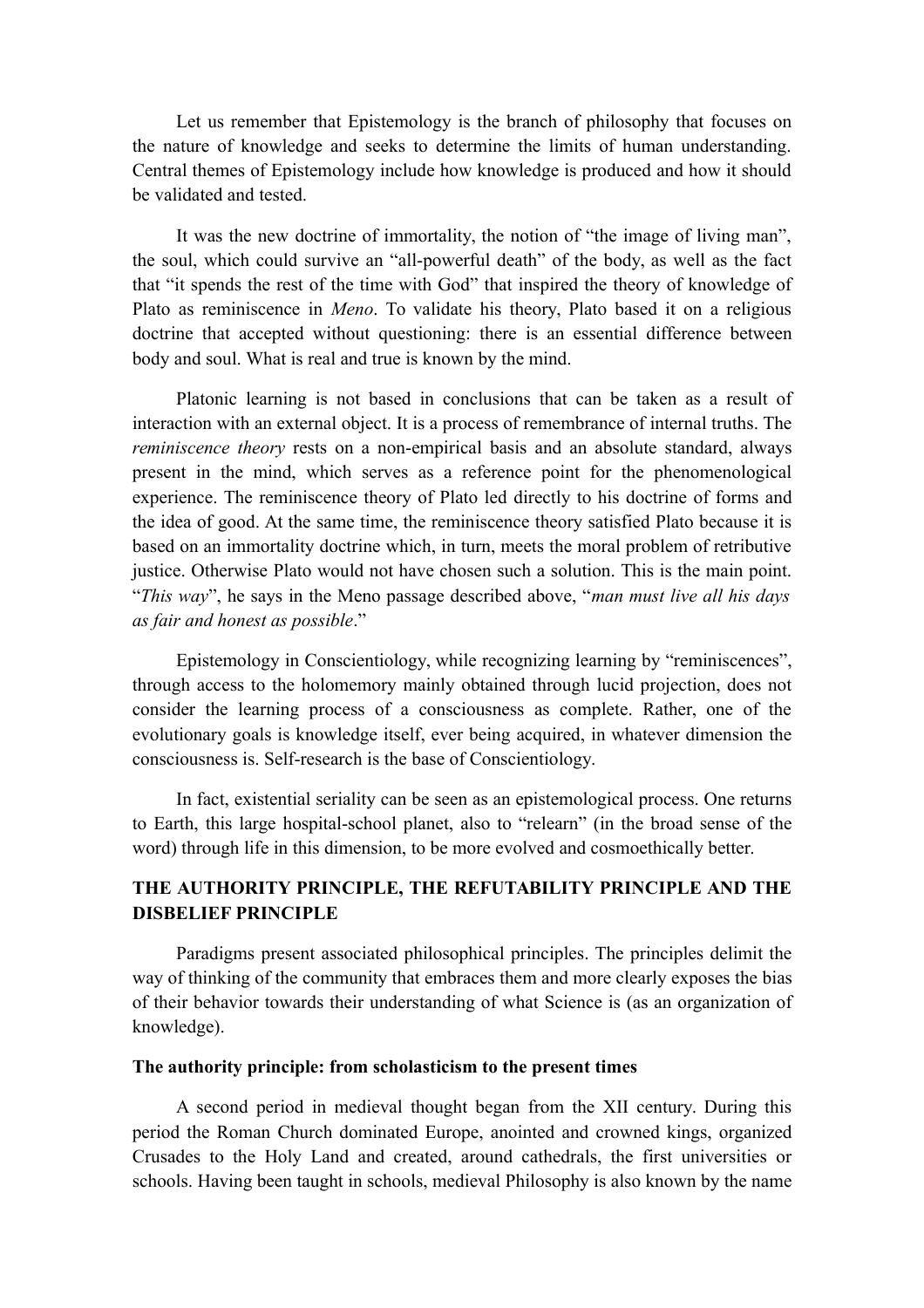*Scholasticism* and takes Plato and Aristotle as primary influences. During this period arises proper Christian Philosophy, which is, actually, theology. Among its main themes are the proofs of the existence of God and the soul, the difference and separation between infinite (God) and finite (man, world), the difference between reason and faith, the difference and separation between body (matter) and soul (spirit), the Universe as a hierarchy of beings, where the superior dominate and govern the lower (God, archangles, angels, soul, body, animals, plants, minerals), the subordination of the temporal power of kings and barons to the spiritual power of popes and bishops (RIBEIRO, 2004).

The authority principle was the method invented by Scholasticism to resolve the contradictions raised during the exhibition of philosophical ideas. This discussion process, known as dispute, consisted of presenting a thesis which must be refuted or defended by arguments drawn from the Bible, Aristotle, Plato or noteworthy Preists from the Church. One idea was considered a true or false thesis depending on the strength and quality or arguments found among various authors. The reasoning, logic, clarity were replaced by a notorial system of interpretation of a few texts taken as irrefutable.

The principle of authority, a remnant from obscurantism, has many fans nowadays. Ingenuity and mental laziness make crowds be driven by all sorts of fanaticisms, blindly following the word of all kinds of gurus, ministers and clergy. It is admirable to see that also in today's academic world the authority principle is operating, albeit covertly. It is, for example, the cult of infallible nobelism (*magister dixit*), the most valuable opinion of the PhD or that of who major knowledge in an area is attributed, as well as the deification of healthcare professionals to whom common sense and human misery readily attribute the special title of almighty doctor.

### **Refutability principle: from scientism to falsifiability**

The school of thought that accepts only empirically verifiable science as a source of an explanation for *everything* that exists is called *Scientism*. As the social sciences or humanities are not empirically verifiable, this school overestimates formal and natural sciences to the absolute detriment of other sciences. Its intransigence is such that it has been called the "religion of science"."

The difference between science and scientism lies in the scope of each. While modern science defines its borders excluding issues linked to metaphysics, scientism claims to be able to find the answers to all issues, including the transcendental, based exclusively on scientific methodology and natural empiricism.

A radical form of scientism is Positivism. This school, founded by Comte (1798 - 1857), which states that scientific knowledge is the only form of true knowledge; the progress of humanity depends solely and exclusively on scientific advances. All that can not be proved by science is considered as belonging to the theological and metaphysical domain characterized by beliefs and vain superstitions. As a backdrop to these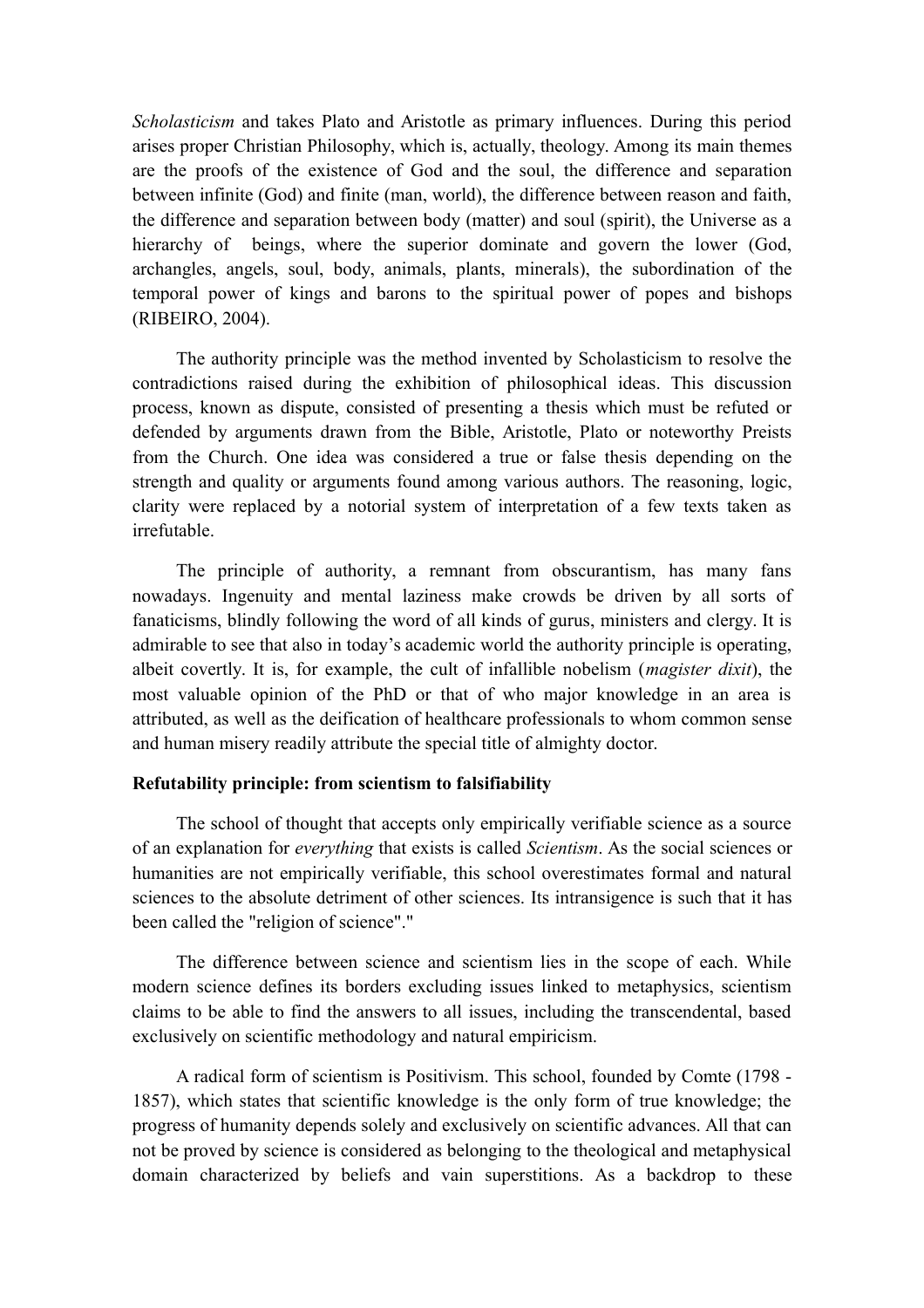discussions is the problem of demarcation between science and pseudoscience. An essential aspect of science is its systematic search for improvement through experimentation and criticism, as well as the possibility of expansion to encompass new problems. These aspects imply an mutability of science itself and obscure the distinction between science and pseudoscience. Furthermore, science is heterogeneous and even well established science is not free from the characteristic defects of pseudoscience (HANSSON, 2012).

Karl Popper says that the problem of demarcation "*is the key to the fundamental problems of the philosophy of science*". To Popper, the criterion to distinguish a theory from a hypothesis would be considered science or pseudoscience, or metaphysics, was the criterion of experimental or logic verificability. When challenging this pont of view, Popper (1962) proposes refutability or falsifiability as the necessary and sufficient criterion to solve the problem of scientific demarcation: "*a statement or a theory may be considered if and only if is refutable*". This Popperian interpretation may lead to the belief that the scientific or unscientific status of a theory does not change with time. However, Popper (1974) states that "*a metaphyisical idea yesterday can become a scientific theory tomorrow, and this happens often*".

Following this demarcation criterion, Physics, Chemistry, Biology, nonintrospective Psychology, among others, are considered sciences. Psychoanalysis is considered a pre-science, because although it contains useful knowledge, it cannot be refuted. Astrology and Phrenology (theory that studies the character and human intellectual funtions, based on the shape of the skull) are pseudosciences.

In short, a theory will be considered scientific *if and only if* its statements can be divided in two categories, each one with a number of nonzero affirmatives. A class will contain all statements that, if true, refute a theory, called by Popper potential refutators; another class will contain the statements that are consistent and corroborate the theory.

### **DISBELIEF PRINCIPLE: FROM SKEPTICISM TO NON-DOGMATISM.**

The disbelief principle is a fundamental proposition of Conscientiology in which the researcher should not accept any idea in an a priori, dogmatic, or mystical manner and without reflecting and without submitting it to a critical, dispassionate and rational analysis. Through the disbelief principle the person replaces belief with knowledge coming from rationality and personal experience. The disbelief principle represents a practical challenge and can be postulated by the phrase, present and prominent in every room of conscientiological environments: "Do not believe in anything, not even what is informed here. Experiment, have your own personal experiences."

It's important to note that the "do not believe in anything" is not an apology for skepticism, but a methodological necessity of the neoscience Conscientiology to avoid being confused with religions that have the immortality of the soul and belief in reincarnatory among its dogmas.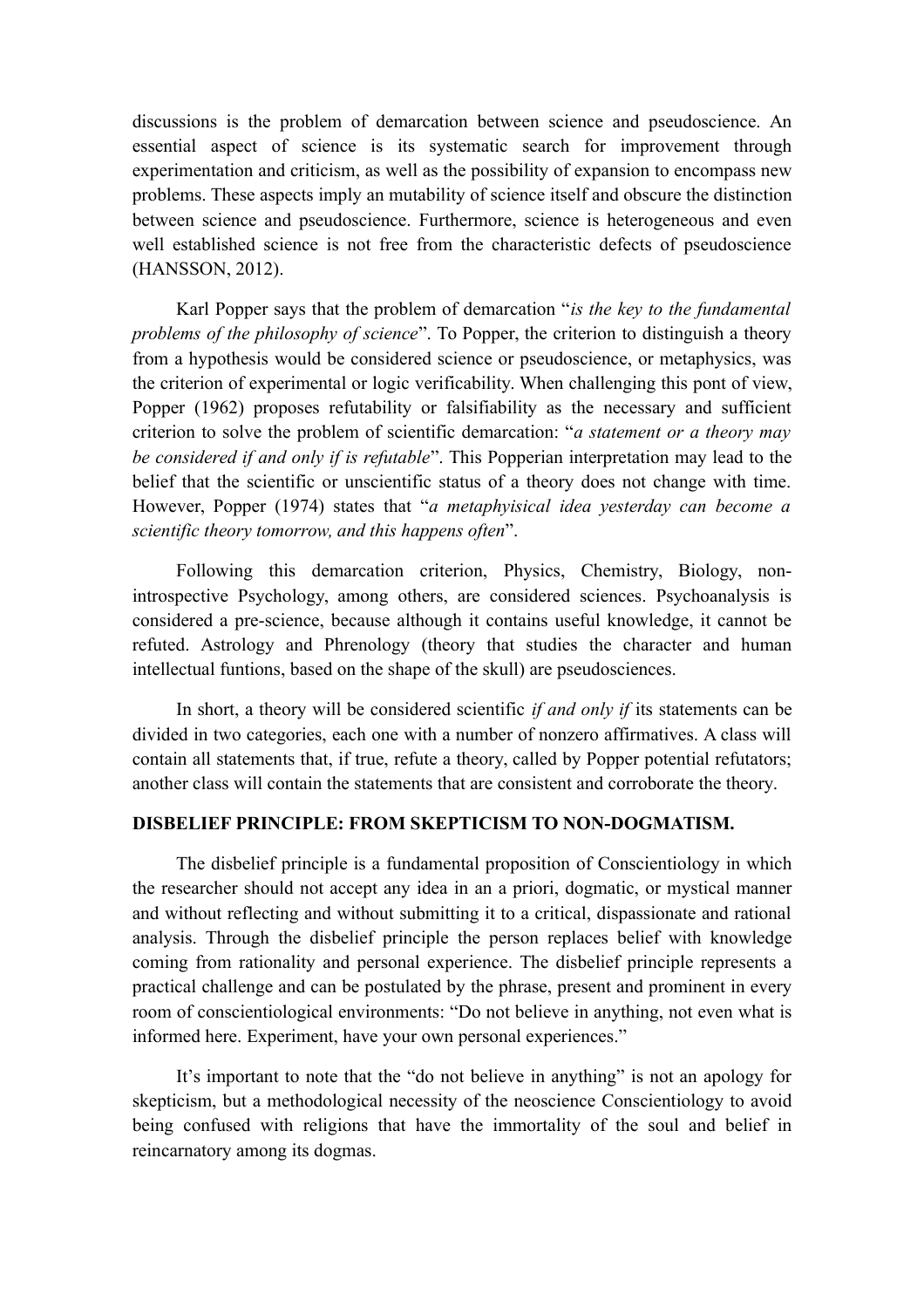#### **WHY CONSCIENTIOLOGY IS A NEOSCIENCE**

We recall that the consciential paradigm is based on the following propositions: the postulate of multidimensionality, the hypothesis of immortality of consciousness, multiseriality, and the existence of the holosoma formed by the consciousness' four vehicles of manifestation. The basic proposition to support this paradigm is the hypothesis of immortality of the consciousness. Let us approach this question from a logic and dialectic point of view.

The dialectic human death implies in the following contradiction: die and disappear or die and do not disappear. In other words, it reveals the great doubt of the human being, based on thanatology: what happens after the inevitable human death?

Actually, who was gone in fact does not return to tell. However reports of neardeath experiences reveal that who was almost gone had an excellent impression (Lufti, 2006), but was not gone.

According to Descartes (1637, 9) in his Discourse on Method, "*common sense, in the world, is the quality better distributed, because each one judges to be so gifted of himself that the most difficult to settle on other things not often want it more than what they do*." I try to reason with good sense and logic (from which no one complains of being less acquainted than others). I come from the reality that the absolute lack of experimental evidence that allow us to affirm with certainty about the existence or not of a life after biological death. Therefore it is logical to outline *two* equally valid opposite hypotheses: *die and it is over* and *die and it is not over*. This dialectic opposition has been present in human thought throughout its history, the streams of innatism and empiricists opposing one another in an endless duel.

From the point of view of the philosophy of science the existence of this opposition allows the admittance of refutability in Conscientiology, and, therefore, according to Popper, consider Conscientiology a science, or, more appropriately, a neoscience.

The denomination neoscience emphasizes the novelty and also allows the scientific community to admit something the positive sciences despise: the possibility of us being something greater, immeasurable by Physics, undetectable by Chemistry and unknown to Biology, but subject to investigation using projectiological techiques. We are consciousnesses, we are more than the material body; we have a spiritual composition, which is natural and not supernatural, and that can be approached scientifically.

#### **REFERENCES**

Cardoso, H. (1993). Psicopatologia, Teoria dos Complexos e Psicanálise. Livraria Atheneu Editora.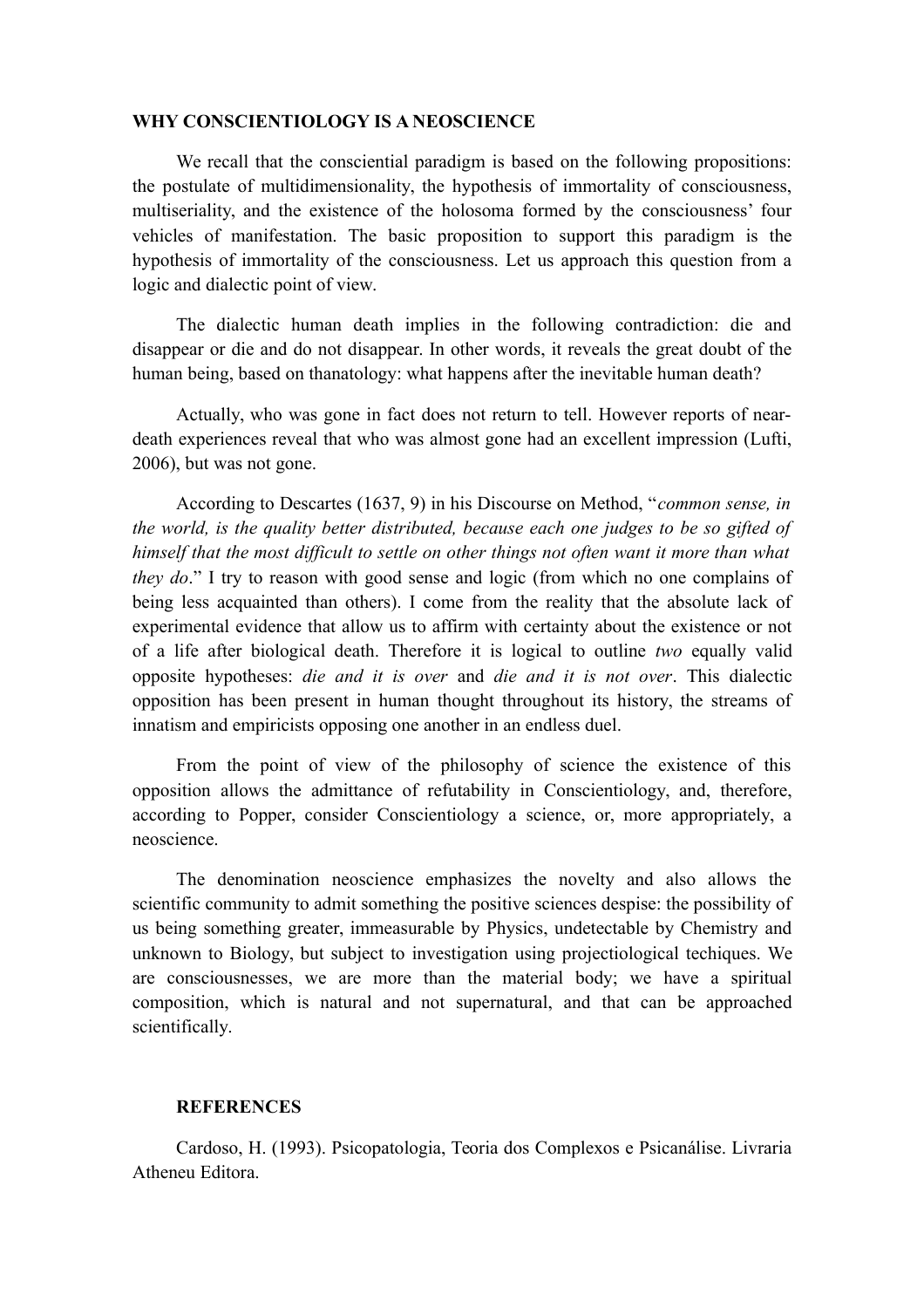Chambry, E. (1936). Platon, Oevres Complètes, tome deuxième, Menon, Classiques Garnier, Librairie, Garnier Frères, Paris, France.

Descartes, R. (1637). Discurso sobre o Método. Biblioteca Clássica, tradução de Paulo Oliveira. Athena Editora, Rio de Janeiro, RJ.

Hansson, S. O. (2012). Science and Pseudo-Science. The Stanford Encyclopedia of Philosophy (Winter 2012), Zalta E. N. (ed.), URL = <http://plato.stanford.edu/archives/win2012/entries/pseudo-science/>.

Kuhn, T. S. (1962). The Structure of Scientific Revolutions. The University of Chicago. Lattimore, R. (1961). The Iliad of Homer. The University of Chicago Press, Chicago, USA.

Lattimore, R. (1991). The Odyssey of Homer. Editora Harper Perenial, New York, NY, USA.

Leal, F. A. Arruda (2005). A História das Ciências, A História da Psicologia e o Campo Epistêmico. Anais do IV Encontro Clio-Psyché – História e Memória. Clio Edições Eletrônicas. Juiz de Fora, MG.

Lufti, L. (2006). Voltei para contar: Autobiografia de uma Experimentadora da Quase Morte. Associação Internacional Editares; Foz do Iguaçu, PR.

Magne, A. (1946). História da Literatura Grega Clássica. Editora Anchieta, São Paulo. Adaptação do original francês de L. Laurand.

Monteiro, Dulcineia M. R. (1997). Aulas de Filosofia, apostila. IBMR.

Popper, K. (1962). Conjectures and refutations. The growth of scientific knowledge. New York: Basic Books.

Popper, K. (1974). Reply to my critics. In Schilpp P.A., The Philosophy of Karl Popper, p. 961–1197 The Library of Living Philosophers, vol xiv, book ii. La Salle: Open Court.

Ribeiro, R. (2004). Caderno Didático de Filosofia. Universidade Estácio de Sá, Psicologia.

Vieira, W. (1994). O que é a Conscienciologia. Rio de Janeiro, IIPC.

Volker, P. (1997). Esboço para uma Crítica da Epistemologia da Ciência da Consciência. Conscientia, 1(2): 97.

Vieira, W. (1999). Projeciologia: Panorama das Experiências da Consciência Fora do Corpo Humano. Rio de Janeiro, 4ª Edição, IIPC.

Vugman, N. V. (1999). Conscientiology and Physics: a desirable couple? Journal of Conscientiology, Miami, v. 1, p. 289 – 303.